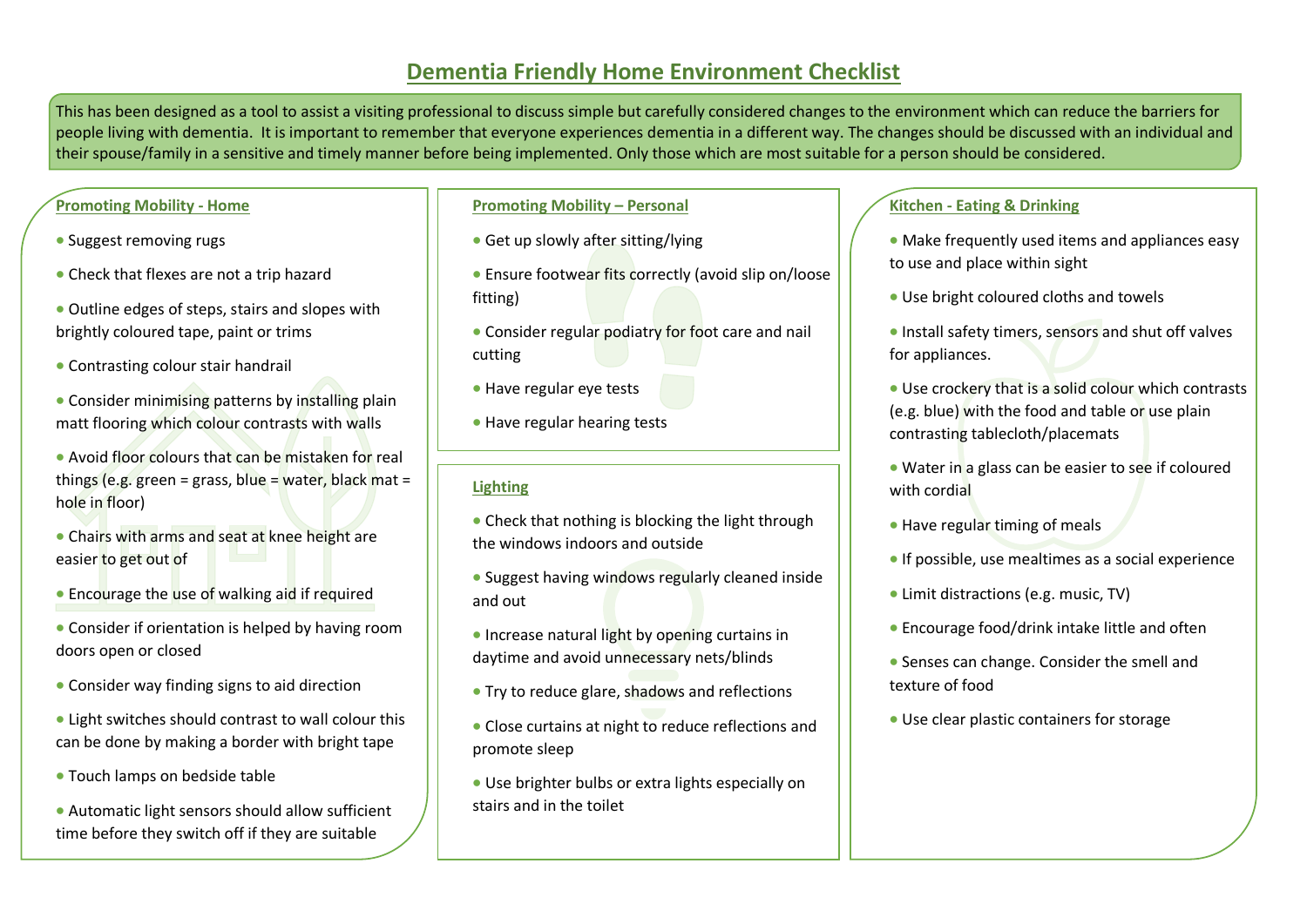#### **Knowing where things are**

- Traditional fixtures, fittings and appliances are easier for people to recognise and use
- Reduce clutter unless a person uses this for orientation or gains comfort from having items nearby then consider appropriate placing to reduce hazards.
- Keep frequently used items accessible
- Always keep important items (e.g. keys, glasses, medication) in the same place
- Consider wearing keys on a lanyard
- Photograph contents of cupboards and wardrobes to display on the outside of the unit
- Or label the outside of cupboards/drawers using words and simple images
- Remove existing cupboard doors or use transparent fronts
- Consider a basket or tray for paperwork
- Keep shelves and cupboards tidy
- Lock away hazardous items
- Consider using a medication dispenser
- Place good sized, contrasting colour signs/labels with a simple image and lower-case text at eye level (1.2m) on the front of room doors

#### **Furniture & Furnishings**

 Check that furniture and furnishings contrast with the walls and floors

- Avoid stripes or strong patterns
- Use plain bright contrasting linen (in bedroom and bathroom)
- Mirror can be a distraction and cause disorientation, cover if needed
- Consider making 'feature' items which will help to orientate a person e.g. a favourite chair, an ornament of meaning or photographs

#### **Minimise Distractions**

 $\overline{a}$ 

- Reduce background noise from TV, radio, open windows
- Carpets, curtains and cushions help to absorb background noise
- Recognise the need for and calming benefit of quiet space
- Avoid use of heavily scented air fresheners and cleaning products
- Try and keep the room temperature even and comfortable for an individual as senses can change and extremes can be a distraction

#### **Bathroom – Personal Hygiene**

- Put a sign on the door as a reminder about where the toilet is
- Leave the bathroom door open so the toilet is visible, consider leaving toilet light on at night
- Make sure the door lock is familiar and easy to use. Do not use if unnecessary
- Have open shelves or glass door cabinets so selfcare items can easily be found
- Clearly label toiletries (a bar of soap may be more familiar than a dispenser)
- Clearly label hot and cold controls
- Use a flood safe plug
- Consider installing (coloured) grab rails
- Use a contrasting colour shower curtain and slip resistant- mat
- Leave the toilet seat lid in the upright position or consider removing it
- Use a colour contrasting toilet seat
- Highly visible toilet target aids inside the bowl can assist gentlemen
- Ensure toilet roll is visible and easy to reach from the toilet
- A handle flush is more recognisable than button flush